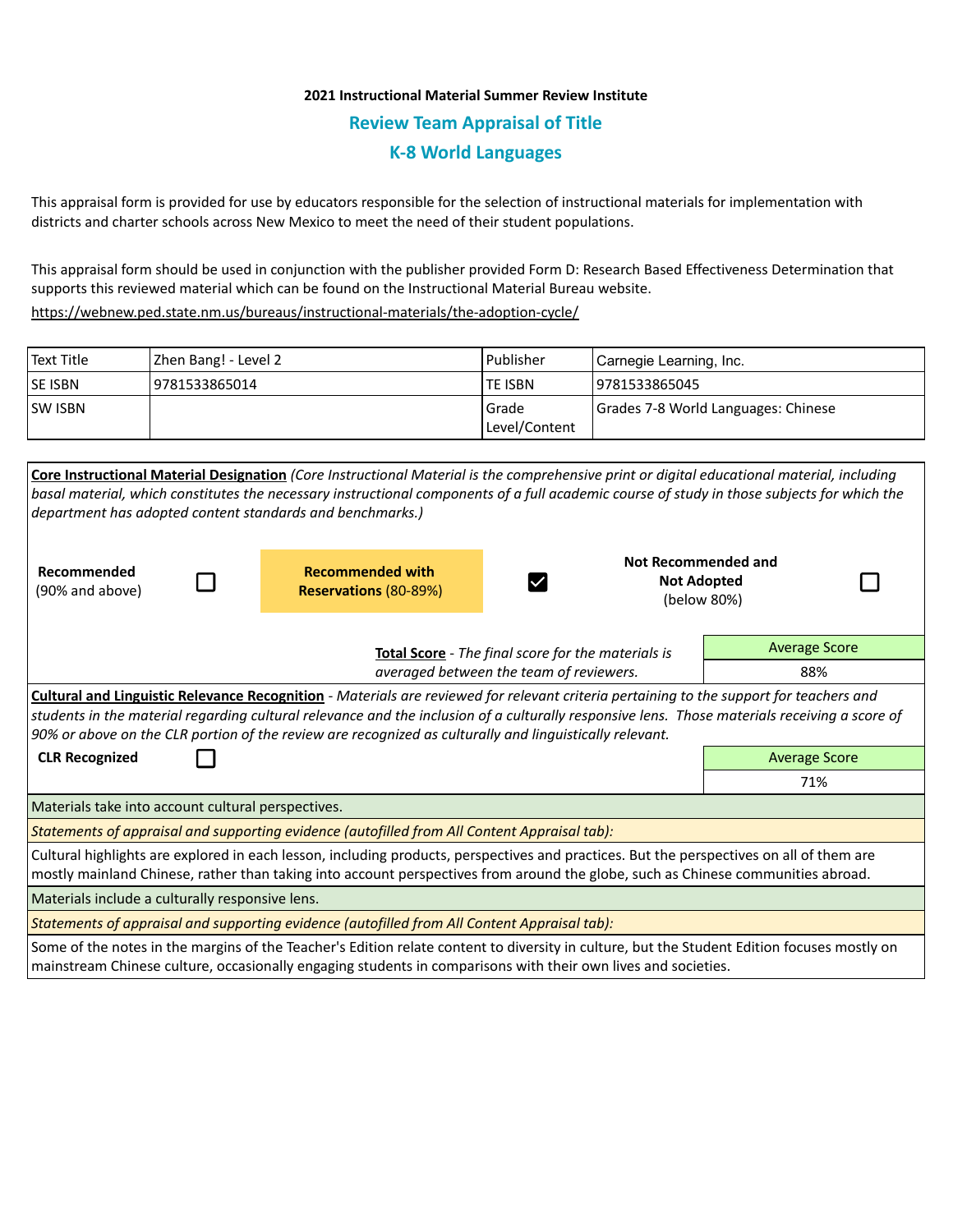Standards Review *- Materials are reviewed for alignment with the state adopted content standards, benchmarks and performance standards.*

Average Score

88%

Materials align with World-Readiness standards overall.

*Statements of appraisal and supporting evidence:* 

Overall, *Zhen Bang* Level 2 is best aligned with the Communications standard. Activities in every lesson are labeled with the three modes of communication (interpretive, presentational, and interpersonal). In its introductions to cultural topics, the text focuses on building student knowledge and familiarity by utilizing English. In this respect it departs from the New Mexico and ACTFL World Readiness Standards for Languages, which recommend that Cultures should be explored using the target language. The Communities standard receives less emphasis than the other Five Cs, and is mainly addressed through simple recommendations in the "Parent Communication tip" in each unit, to teach family members new vocabulary words in order to practice the language outside of class and keep parents and guardians updated on what it being studied.

Materials align with communication standards.

*Statements of appraisal and supporting evidence:* 

The Communication modes are thoroughly addressed in the Level 2 *Zhen Bang* textbook and ancillary materials. Interpretive, Presentational and Interpersonal activities are clearly labeled throughout. In addition, the Integrated Performance Assessment digital volume offers assessments incorporating all three modes of communication to accompany each lesson.

Materials align with cultures standards.

*Statements of appraisal and supporting evidence:* 

Cultural practices, products and perspectives are explored throughout the text, most notably in the "Cultural Window" segments of each lesson, as well as in the introduction of idiomatic expressions. But these cultural topics are explained in English, ignoring the standard's dictum to "use the language to investigate, explain and reflect on...the cultures studied."

Materials align with connections standards.

*Statements of appraisal and supporting evidence:* 

Knowledge of other disciplines presented in the text is mostly in the realm of daily life, though some of the cultural topics in English reach into other disciplines such as geography, medicine, culinary arts, architecture, film, entertainment, history, etc. Perspectives on these topics are not very diverse, however; nor are most of them explored through the target language.

Materials align with comparisons standards.

*Statements of appraisal and supporting evidence:* 

Level 2 *Zhen Bang* Student Edition provides a Culture Window and Comparisons in every lesson, e.g., Social Networking, Chinese Traditional Medicine, Dress Code, and National College Entrance Exam, along with a Language Note in each lesson that helps students develop insight into the Chinese language and culture to interact with cultural competence.

Materials align with communities standards.

*Statements of appraisal and supporting evidence:* 

Level 2 *Zhen Bang* Teacher's Edition provides a Parent Communication tip in every unit to encourage students to practice the language at home: ask parents to point to body parts for students to say in Chinese, or parents can use Chinese for simple commands such as "get up", "eat" and "wash your face." There are also lessons and activities on after-school activities and summer jobs. However, few activities encourage students to use the language outside the home, into the global community, or set goals for lifelong learning.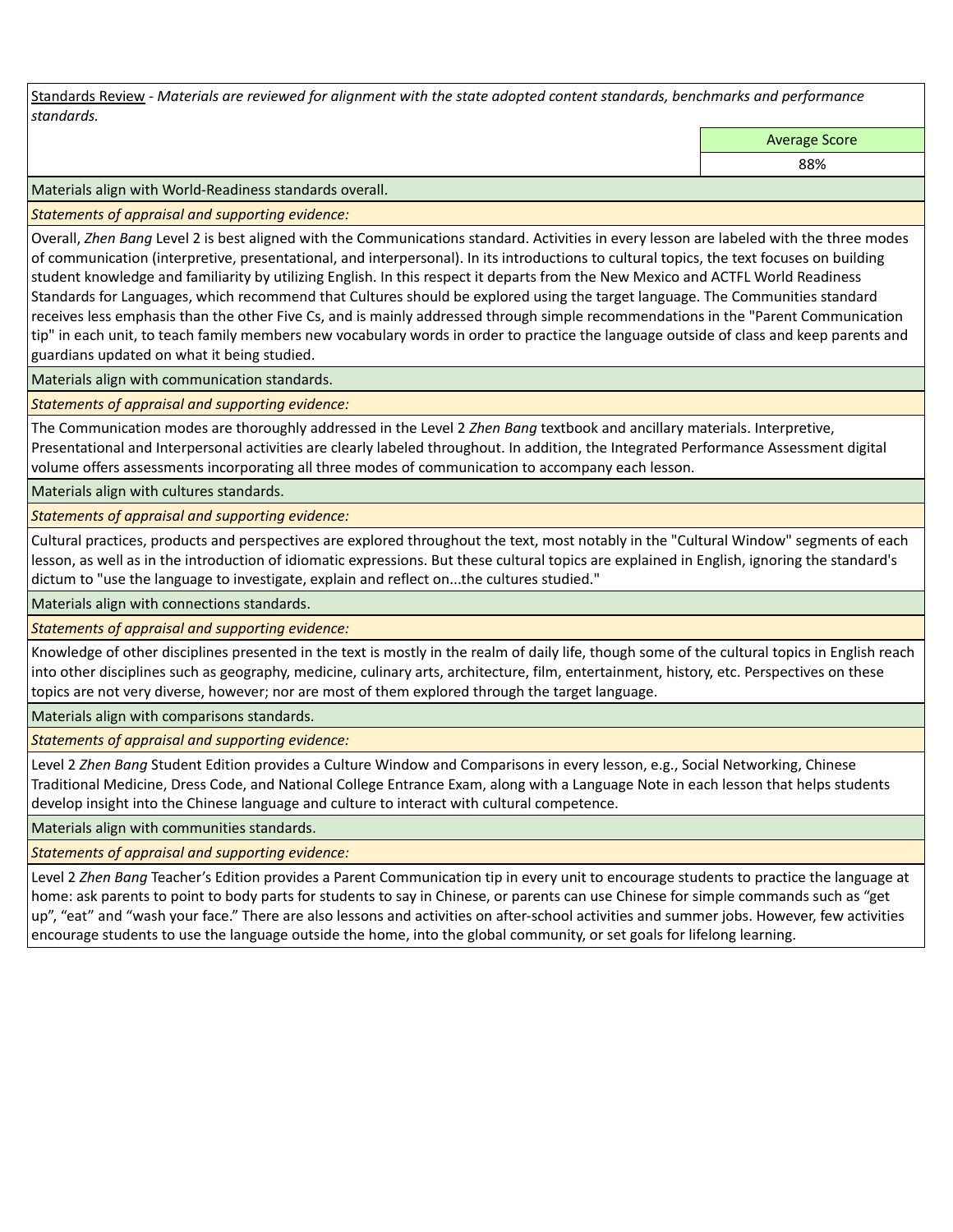**WL Content Review** *- Materials are reviewed for relevant criteria pertaining to the support for teachers and students in the specific content area reviewed.*

Average Score

90%

Materials provide a selection and range of high-quality texts worthy of students' time and attention, exhibiting exceptional craft and thought and/or providing useful information.

*Statements of appraisal and supporting evidence:* 

*Zhen Bang* Level 2 is a carefully crafted and comprehensive volume appropriate for middle-school age students. Although the majority of texts are modified or specifically target Chinese language learners, rather than being authentic materials written by and for native speakers, the style and format closely resemble authentic texts. Each lesson of each unit is designed to build on and simultaneously review prior knowledge, introducing students to useful vocabulary and phrases through dialogues with comprehension questions in characters and pinyin. Cultural topics are addressed almost exclusively in English, rather than the target language.

Questions in the materials are high-quality text-dependent and text-specific questions. The overwhelming majority of these questions are text-specific and draw student attention to the particulars in the text.

## *Statements of appraisal and supporting evidence:*

Questions in the material are high-quality text-dependent and text-specific with visual aids that are like authentic materials that draw student attention to the particulars of the text. Level 2 *Zhen Bang* activities include: reading a cram school advertisement, blog, email, club recruiting posters, supermarket flyer and more. Questions are mostly in Chinese, or with Pinyin to help students speak.

Materials provide scaffolding and supports to enable students' learning of world languages.

*Statements of appraisal and supporting evidence:* 

Student Books from Level 1 to 2 *Zhen Bang* provide scaffolding and supports by introducing new words and patterns within the same thematic units. Therefore, students learn the language expressions from simple to in-depth; general to specific. The student workbook provides 7 or more tasks per lesson to support students' learning and acquisition of the language.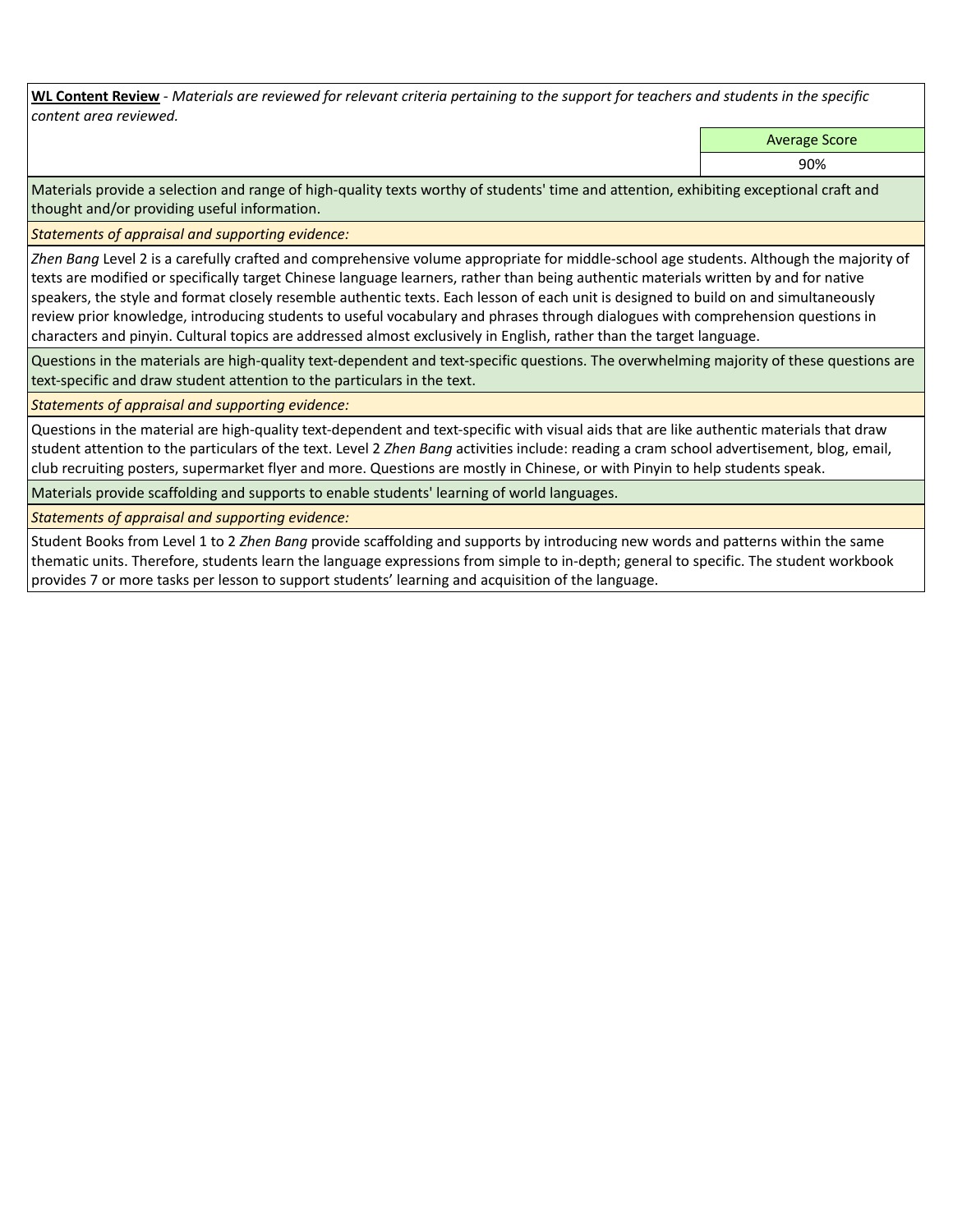**All Content Review** *- Materials are reviewed for relevant criteria pertaining to the support for teachers and students in the material regarding the progression of the standards, lesson structure, pacing, assessment, individual learners and cultural relevance.*

Average Score

86%

Materials are coherent and consistent with the standards that all students should study in order to be college and career ready.

*Statements of appraisal and supporting evidence:*

Level 2 *Zhen Bang* Teacher's Edition includes the 10 skills statements from the ACTFL World Languages 21st Century Skills Map; most contents are coherent and consistent with ACTFL and New Mexico World Readiness Language Standards. There are few activities to address the skills of Flexibility and Adaptability, Initiative and Self-Direction, and Social and Cross-Cultural Skills.

Materials are well designed and take into account effective lesson structure and pacing.

*Statements of appraisal and supporting evidence:*

Level 2 *Zhen Bang* Teacher's Edition includes Lesson Planning and Pacing guide for Traditional (50-minute classes) and Block schedule (90 minute classes) in 180 days or 90 blocks. As all units contain the same instructional components, teachers may reference the provided Unit 1 Sample Lesson Plan for effective lesson pacing.

Materials support teacher planning, learning, and understanding of the standards.

*Statements of appraisal and supporting evidence:*

A thorough introduction to the ACTFL and New Mexico World Readiness Standards for Languages in Chinese and English in the beginning of the book supports teachers' understanding. The clear labels above each and every activity denote which standards those activities address, which helps to build awareness and also aids in teacher planning to address all of the standards. But the overall emphasis is clearly on the Communication standard, with some deficits apparent in the Cultures and Communities standards.

Materials offer teachers resources and tools to collect ongoing data about student progress on the standards.

*Statements of appraisal and supporting evidence:*

The online Edulastic program and Classroom function offer tracking tools, where student scores can be stored. There are no instructions or descriptions on how these tools can collect data specific to student progress on the standards.

Materials support effective use of technology to enhance student learning.

*Statements of appraisal and supporting evidence:*

Students can access the digital resource "Passport" for Level 2 *Zhen Bang* eBooks, to complete assignments, practice activities, submit work, receive feedback and track progress. These resources/apps are listed as Margin Icons in the Student Edition.

Materials can be easily customized for individual learners.

*Statements of appraisal and supporting evidence:* 

The wide array of activities--in the student edition, annotated teacher's edition, and online--allow for customization insofar as different students can be assigned different practice work. Instructions on how to customize individual assignments are absent. Group activities allow for different students to take on different roles. Instructors may choose to create their own assignments in the online Assignments Library, by clicking the button "Create Activity" and uploading material to assign certain learners based on individual needs.

Materials give all students extensive opportunities and support to explore key concepts.

*Statements of appraisal and supporting evidence:*

Each of the six units in the Level 2 book contains three lessons connected to the unit theme, allowing students opportunities to explore these key concepts, and build up knowledge of related vocabulary.

Materials take into account cultural perspectives.

*Statements of appraisal and supporting evidence:*

Cultural highlights are explored in each lesson, including products, perspectives and practices. But the perspectives on all of them are mostly mainland Chinese, rather than taking into account perspectives from around the globe, such as Chinese communities abroad.

Materials include a culturally responsive lens.

*Statements of appraisal and supporting evidence:*

Some of the notes in the margins of the Teacher's Edition relate content to diversity in culture, but the Student Edition focuses mostly on mainstream Chinese culture, occasionally engaging students in comparisons with their own lives and societies.